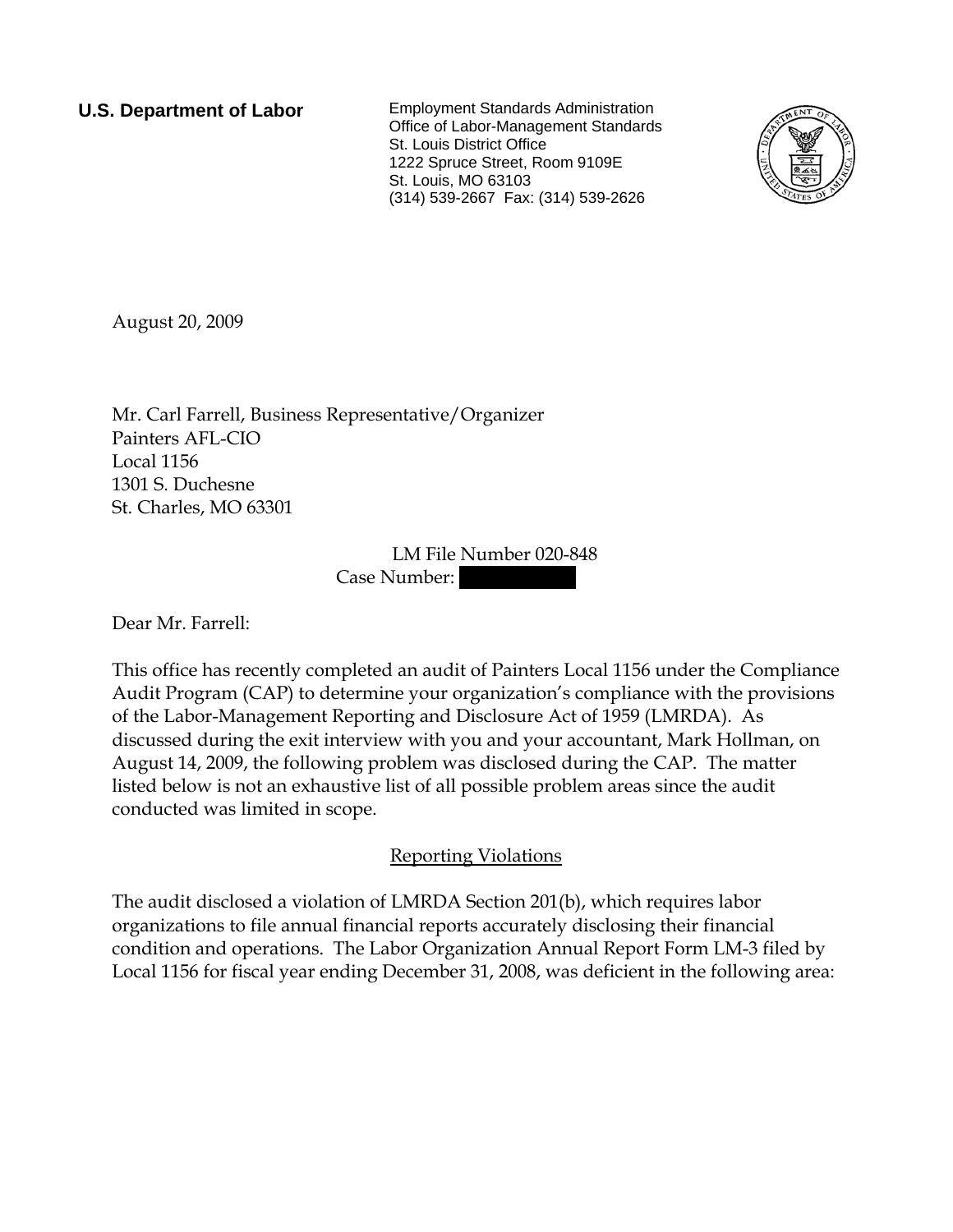Mr. Carl Farrell August 20, 2009 Page 2 of 3

Disbursements to Officers

Local 1156 did not include some reimbursements to officers totaling at least \$667.80 in the amounts reported in Item 24 (All Officers and Disbursements to Officers). It appears the union erroneously reported these payments in Item 48 (Office and Administrative Expense).

The union must report most direct disbursements to Local 1156 officers and some indirect disbursements made on behalf of its officers in Item 24. A "direct disbursement" to an officer is a payment made to an officer in the form of cash, property, goods, services, or other things of value. See the instructions for Item 24 for a discussion of certain direct disbursements to officers that do not have to be reported in Item 24. An "indirect disbursement" to an officer is a payment to another party (including a credit card company) for cash, property, goods, services, or other things of value received by or on behalf of an officer. However, indirect disbursements for temporary lodging (such as a union check issued to a hotel) or for transportation by a public carrier (such as an airline) for an officer traveling on union business should be reported in Item 48 (Office and Administrative Expense).

I am not requiring that Local 1156 file an amended LM report for 2008 to correct the deficient items, but Local 1156 has agreed to properly report the deficient items on all future reports it files with OLMS.

I want to extend my personal appreciation to Painters Local 1156 for the cooperation and courtesy extended during this compliance audit. I recommend that you make sure this letter and the compliance assistance materials provided to you are passed on to future officers. If we can provide any additional assistance, please do not hesitate to call.

Sincerely,

Investigator

||||||| || |||||

cc: Ricky Smith, Financial Secretary Mark Hollman, Accountant